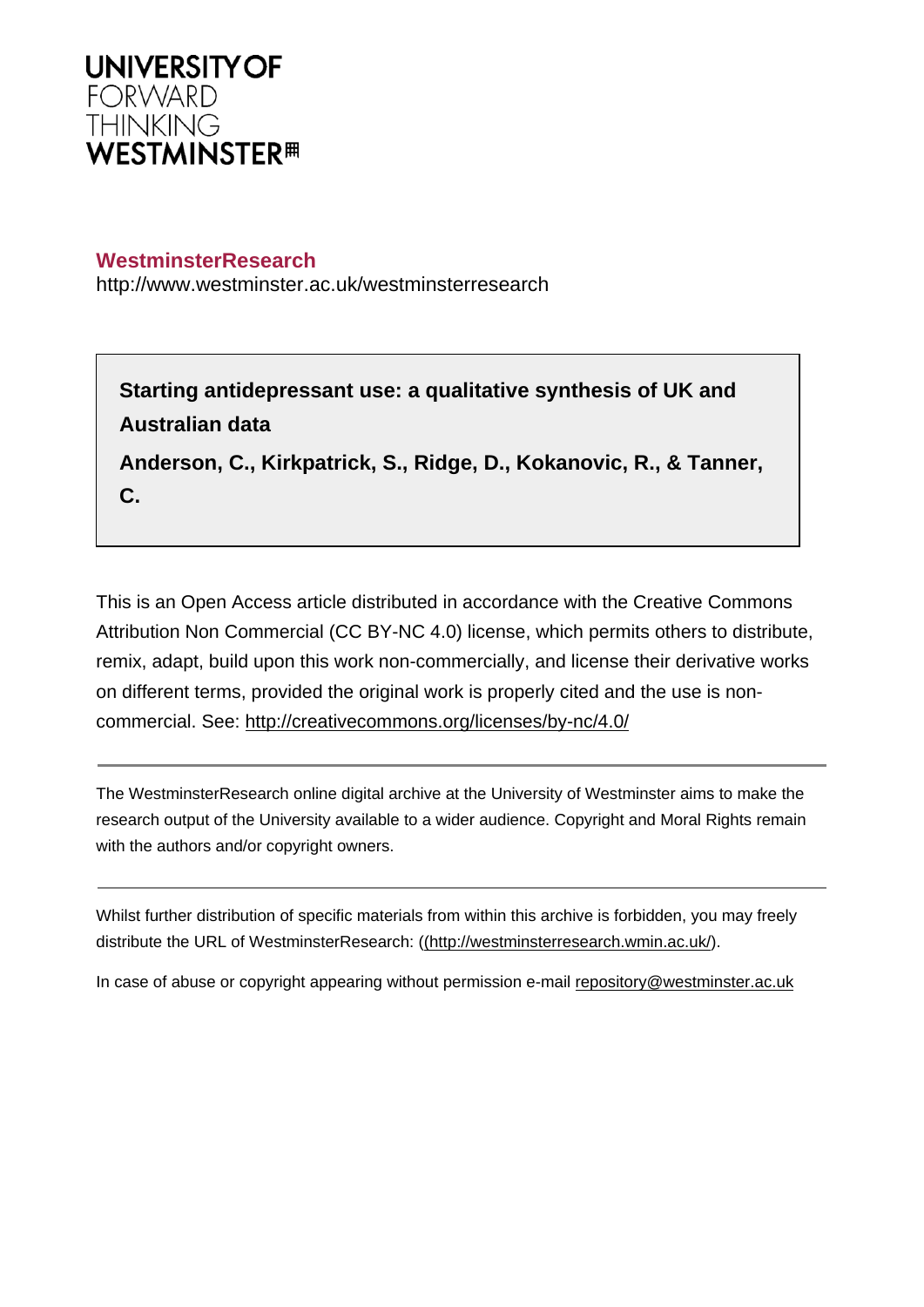# **BMJ Open Starting antidepressant use:** a qualitative synthesis of UK and Australian data

Claire Anderson,<sup>1</sup> Susan Kirkpatrick,<sup>2</sup> Damien Ridge,<sup>3</sup> Renata Kokanovic,<sup>4</sup> Claire Tanner<sup>4</sup>

#### ABSTRACT

Kirkpatrick S, Ridge D, et al. Starting antidepressant use: a qualitative synthesis of UK and Australian data. BMJ Open 2015;5:e008636. doi:10.1136/bmjopen-2015- 008636

To cite: Anderson C,

▶ Prepublication history for this paper is available online. To view these files please visit the journal online [\(http://dx.doi.org/10.1136/](http://dx.doi.org/10.1136/bmjopen-2015-008636) [bmjopen-2015-008636](http://dx.doi.org/10.1136/bmjopen-2015-008636)).

Received 5 May 2015 Revised 1 September 2015 Accepted 10 September 2015



1 School of Pharmacy, University Park, Nottingham, UK <sup>2</sup>Health Experiences Research Group, Nuffield Department of Primary Care Health Sciences, University of Oxford, Oxford, UK <sup>3</sup>Deptartment of Psychology, University of Westminster, London, UK 4 School of Social Sciences, Monash University, Melbourne, Victoria, Australia

#### Correspondence to

Professor Claire Anderson; Claire.anderson@nottingham. ac.uk

**Objective:** To explore people's experiences of starting antidepressant treatment.

**Design:** Qualitative interpretive approach combining thematic analysis with constant comparison. Relevant coding reports from the original studies (generated using NVivo) relating to initial experiences of antidepressants were explored in further detail, focusing on the ways in which participants discussed their experiences of taking or being prescribed an antidepressant for the first time.

Participants: 108 men and women aged 22–84 who had taken antidepressants for depression.

**Setting:** Respondents recruited throughout the UK during 2003–2004 and 2008 and 2012–2013 and in Australia during 2010–2011.

Results: People expressed a wide range of feelings about initiating antidepressant use. People's attitudes towards starting antidepressant use were shaped by stereotypes and stigmas related to perceived drug dependency and potentially extreme side effects. Anxieties were expressed about starting use, and about how long the antidepressant might begin to take effect, how much it might help or hinder them, and about what to expect in the initial weeks. People worried about the possibility of experiencing adverse effects and implications for their senses of self. Where people felt they had not been given sufficient time during their consultation information or support to take the medicines, the uncertainty could be particularly unsettling and impact on their ongoing views on and use of antidepressants as a viable treatment option.

**Conclusions:** Our paper is the first to explore in-depth patient existential concerns about start of antidepressant use using multicountry data. People need additional support when they make decisions about starting antidepressants. Health professionals can use our findings to better understand and explore with patients' their concerns before their patients start antidepressants. These insights are key to supporting patients, many of whom feel intimidated by the prospect of taking antidepressants, especially during the uncertain first few weeks of treatment.

#### Strengths and limitations of this study

- $\blacksquare$  While much has been written about adherence, compliance, and patient meaning-making in relation to taking antidepressants over the full course of treatment, researchers have neglected the critical period of when patients start treatment with antidepressants.
- $\blacksquare$  This paper focuses attention around the time people experience being given their first antidepressant prescription and when they contemplate taking their first dose. Our paper seeks to illuminate patient experiences in a manner that encourages health professionals to better consider what patients go through explicitly, so that better decision-making and care in the crucial early stages of antidepressant treatment can be advanced.
- **E** While our study contributes important information, it must be considered in the light of a number of study limitations. Only people willing to talk about their depression or taking antidepressants were interviewed and many of the participants regarded themselves as being in 'recovery', and so were doing relatively well.
- While the study does not claim numerical representation (this is not the purpose of maximum variation sampling), our sample reveals a wide range of experience and complexities about experiences of taking antidepressants in the UK and Australia.
- **E** Full details about individual's prescribed medicines in this study were not available as they were not originally collected.

#### **INTRODUCTION**

Receiving a prescription for antidepressants for the first time is a significant event and frequently a worrying time for patients. During a consultation leading to an antidepressant prescription, patients may experience difficulty absorbing the information given, $\frac{1}{2}$  and they may hold preconceptions about the treatment based on their own and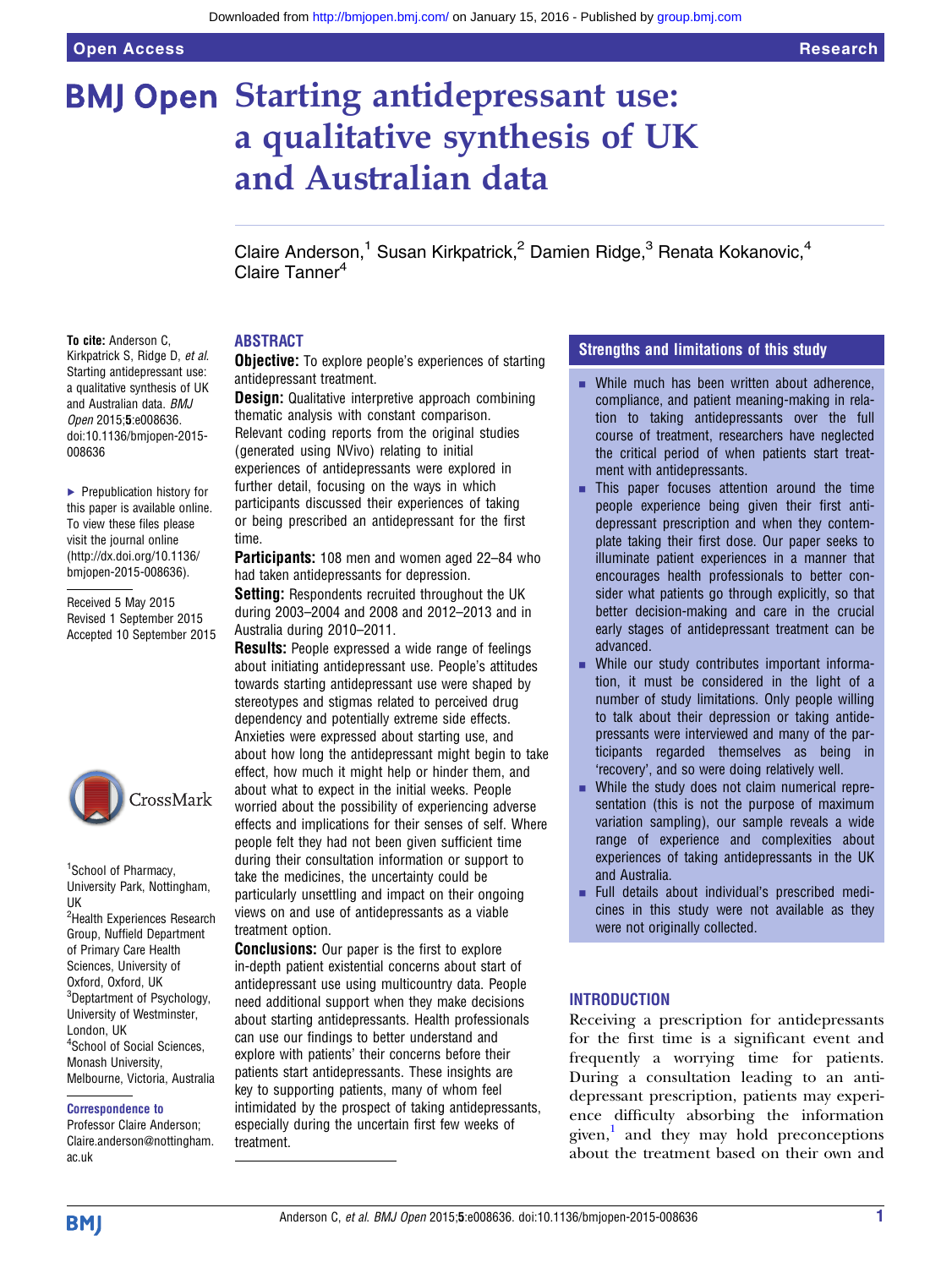#### Open Access

other people's beliefs, their past experiences with medicines, and the quality of their relationships with healthcare providers.<sup>2</sup> Patients may be concerned about side effects they might experience well before they experience any therapeutic effects.<sup>3</sup> The extent to which patients accept their diagnosis and prescription of antidepressants at the early point of consultation with health professionals is critical in determining their ongoing adherence to medication in the future. $4$  Factors thought to explain whether a patient starts or continues to take antidepressants include: beliefs about illness; resistance to viewing depression as an illness and the associated lack of belief about the need for antidepressants; and concerns about addiction and dependency.5 6 Patients' resistance to medicines for chronic physical conditions such as diabetes, hypertension and epilepsy is founded partially on the threat medication poses to selfintegrity,7 8 and the difficulties surrounding acceptance of medication for psychological disorders involves additional complexities, for example, fears about loss of an 'authentic' self.<sup>9</sup> <sup>10</sup> Equally, if a meaningful decisionmaking relationship between practitioners and patients is routinely difficult, $\frac{1}{11}$  12 these and other difficulties may be exacerbated by symptoms of depression, for example, impaired cognitive ability to engage in decisionmaking.<sup>13</sup> While much has been written about adherence, compliance and patient meaning-making in relation to taking antidepressants over the full course of treatment, $14-\overline{16}$  researchers have neglected to examine in-depth the critical period of start of treatment with antidepressants.

#### STUDY DESIGN AND METHODS

This paper combines data from three qualitative research studies that we conducted in the UK (studies (1—UKa) and (3—UKb)) and Australia (study (2); total sample size n=114). We conducted all three studies using an agreed set of rigorous strategies and guidelines, based on methods developed by the Health Experience Research Group (HERG) at Oxford University.<sup>17</sup> The main focus of (1) and (2) was 'Experiences of depression'. Interviews were conducted (1—UKa) in the UK in 2003–2004 (n=38) by DR and (2) in Australia in 2010– 2011 (n=40) by RK and colleagues. In (3—UKb) interviews were conducted in 2012 in the UK by SK (n=36) with a specific focus on 'Experiences of using antidepressants'. For demographic details (age and ethnicity) please see tables 1.

Ethics approval for the original studies was granted by Berkshire Research Ethics Committee (multi site recruitment) in the UK, and in Australia by Monash University Human Research Ethics Committee (MUHREC).

The overall aim of the study was to examine in detail the ideas about start of antidepressants of a broad sample of antidepressant users and not to compare UK and Australian data as treatment is similar in each country. The combined narrative data from three UK Table 1 Demographic details (age and ethnicity) of people we interviewed

|                          | <b>UKa</b><br>$(n=38)$ | <b>UKb</b><br>$(n=36)$ | <b>Australia</b><br>$(n=40)$ |
|--------------------------|------------------------|------------------------|------------------------------|
| Age group in years       |                        |                        |                              |
| $20 - 29$                | 3                      | 17                     | 5                            |
| $30 - 39$                | 12                     | 15                     | 6                            |
| $40 - 49$                | 9                      | 5                      | 13                           |
| $50 - 59$                | 8                      | 5                      | 9                            |
| 60-69                    | $\overline{4}$         | 1                      | $\overline{4}$               |
| $70 - 79$                | $\overline{c}$         | $\overline{c}$         | 3                            |
| $80 - 89$                | $\overline{0}$         | 1                      | $\overline{0}$               |
| Gender                   |                        |                        |                              |
| <b>Male</b>              | 16                     | 13                     | 16                           |
| Female                   | 22                     | 23                     | 24                           |
| Ethnicity                |                        |                        |                              |
| <b>White British</b>     | 33                     | 27                     | 1                            |
| Anglo Australian         | $\overline{0}$         | $\Omega$               | 26                           |
| <b>Black</b>             | 1                      | 0                      | 0                            |
| Asian                    | 1                      | $\mathbf 0$            | 0                            |
| American                 | 1                      | 0                      | $\overline{0}$               |
| <b>British Indian</b>    | $\overline{0}$         | 1                      |                              |
| Jewish                   | $\overline{0}$         | 1                      | 1                            |
| <b>British Iranian</b>   | $\overline{0}$         | 1                      |                              |
| <b>White European</b>    | $\overline{2}$         | 1                      | $\overline{2}$               |
| <b>White Irish</b>       | $\overline{0}$         | 2                      |                              |
| Chinese                  | $\overline{0}$         | 0                      | 1                            |
| European Australian      | $\overline{0}$         | $\overline{0}$         | $\overline{2}$               |
| Hispanic                 | $\overline{0}$         | $\mathbf 0$            | 1                            |
| Malaysian                | $\overline{0}$         | $\overline{0}$         | 1                            |
| Rwandan                  | 0                      | 0                      | 1                            |
| Vietnamese               | $\overline{0}$         | $\overline{0}$         | 1                            |
| Chinese Anglo Australian | 0                      | 0                      | 1                            |
| Anglo Canadian           | $\overline{0}$         | $\overline{0}$         | 1                            |

and Australian narrative data collections provide a rich source of qualitative data for secondary analysis. Our paper expands on the original work by focusing solely on narrative accounts relating to the views, emotions and experiences of people on start of an antidepressant. Initial comparisons of the interview data during group email exchanges revealed similarities across all three studies, relating to narratives about initial use of an antidepressant and the profound impact this may have had on participants' ongoing experiences of managing depression. Our analysis aims to explore these predominant themes and to synthesise similarities and commonalities in experiences.

#### The original research

Participants were recruited for the original studies through a variety of routes including newsletters, websites, support groups, word of mouth and via health practitioners. Each study aimed to capture a wide variation in experiences and social demographic variables.<sup>18</sup> We conducted most interviews in participants' homes with just the interviewer and participant present, using a narrative style with subsequent prompting on topics including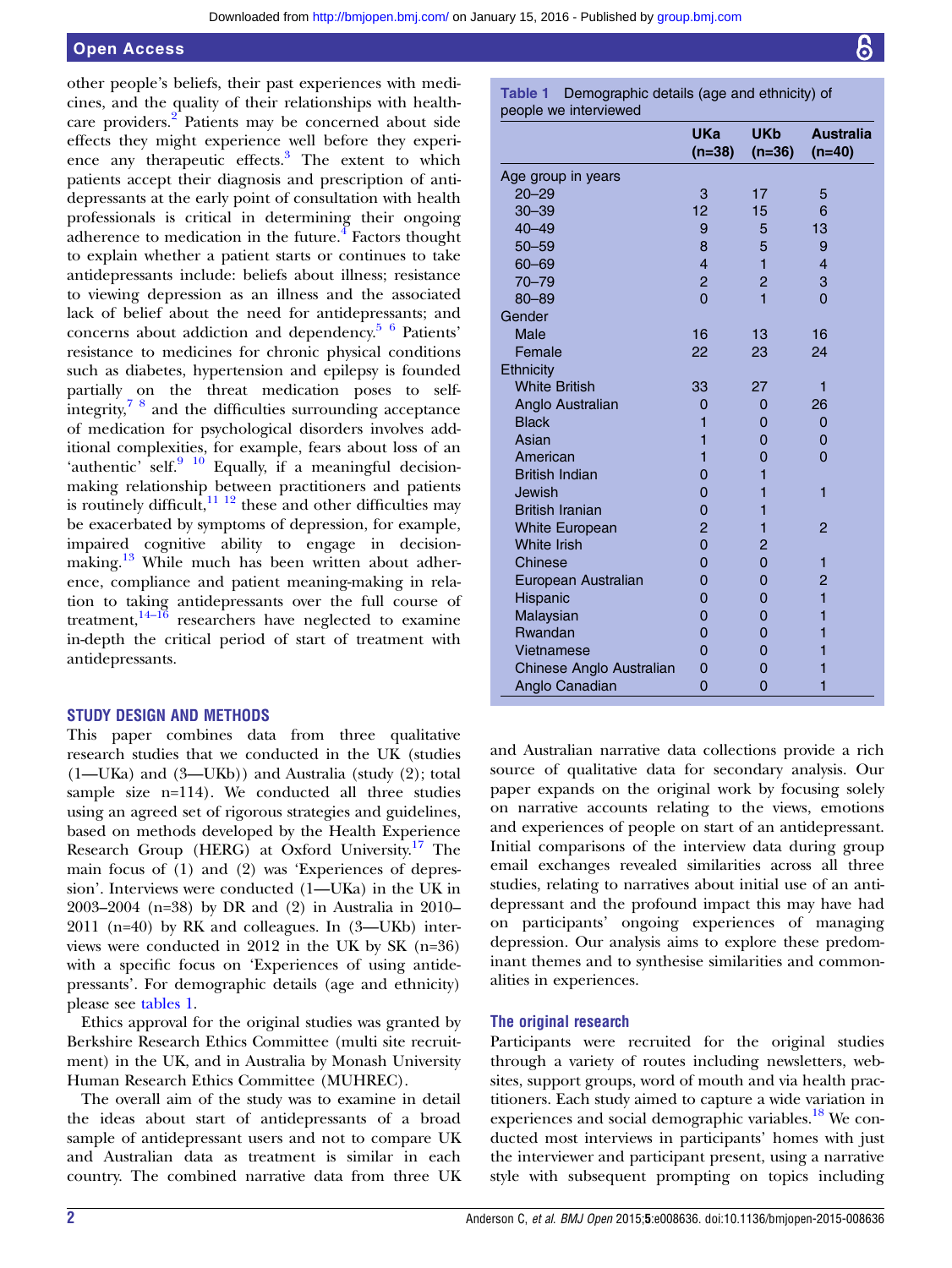responses to a diagnosis of depression and being prescribed an antidepressant. Initial interviews served as pilots and the interview guides were pilot tested with the study advisory groups which included people with depression. Participants were interviewed until no new themes arose. The original interviews were conducted in person by authors DR, RK and SK who are experienced qualitative researchers, were digitally recorded and transcribed verbatim. Transcripts were returned to participants for comment and/or correction.

#### Analysis

Both the original studies, and the analysis for this paper used a qualitative interpretive approach combining thematic analysis with constant comparison.<sup>19</sup> <sup>20</sup> For this analysis, CA explored relevant coding reports from the original studies (generated using NVivo, a qualitative software package) relating to start of antidepressants in further detail, focusing on the ways in which participants discussed their experiences of taking or being prescribed an antidepressant for the first time.

By means of an iterative process, data extracts from the coding reports relating to initiation of medicines identified by CA were subsequently discussed and reviewed jointly by all authors through email exchanges and online conference calls. In the final round of analysis, CA synthesised the analysis and findings relating to participants' uncertainties, anxieties and concerns about start of treatment.

#### FINDINGS

#### Attitudes to taking antidepressants

Participants expressed a wide range of ideas and feelings about contemplating taking antidepressants. Some had few qualms about taking antidepressants, and pragmatically saw them as a means to an end:

I actually didn't have an ideological or philosophical position about medication. For me medication was a means to an end. (Catherine, Aus, F, 39)

Although people frequently argued that it was no different to taking medicines for other health conditions, such as using insulin for diabetes, others reflected on the way antidepressants are considered to be in a different class to other medicines:

I don't put my hands up in horror with psychiatric drugs…there's a lot of people turning against them… they wouldn't have the same attitude towards insulin or other drugs that were lifesaving. ( Jean, UKb, F, 71)

Others disliked the 'mind-altering' potential of antidepressants, or potentially becoming dependent on a chemical substance to improve their mood. Taking medicines that were thought to 'mess with the mind' was perceived particularly negatively. This was particularly so when the reluctance to take antidepressants was tied into the idea that they might get better without the medical intervention anyway:

I think taking medication is something I really struggled with because I didn't want to take it. I didn't want to you know I thought I could just get better on my own. (Nicole, Aus, F, 27)

I obviously knew that there was antidepressants available but they've kind of got a stigma and I was worried that I didn't want anything I could get addicted to. (Maggie, UKb, F, 44)

Some people resisted taking antidepressants because they saw it as a sign of weakness that proved "that something's wrong and a lot of people don't like to admit that something's wrong". Ellie (UKb, F, 30) felt that men were particularly inclined to see using antidepressants in this way. Nevertheless, participants felt that the stigma around taking antidepressants was unjustified.

People also feared that antidepressants might mask their problems but not actually resolve it, and that they should manage it themselves, free of medicines, rather than 'papering over the cracks'.

#### Information

In the past, it was difficult for people to find information about the medicine they were prescribed, but these days the internet is routinely used by people to look up health information. People we spoke to in study UKb and Australia (carried out later than UKa) had routinely used the internet to find information, including about different types of antidepressants and side effects, as well as to find out about others' experiences with them:

Years ago I kind of just accepted what I was given and didn't really ask any questions but now I know to kind of do research on the internet and to you know, which websites are good to look at and which ones are not too good. (Esther, UKb, F, 31)

Others used internet forums where witnessing others' experiences helped them appreciate their own experience better:

Ah I've also seen a lot of other people on the internet as well that have been through far worse than me. They've trialled different medications and I've been fortunate that the medication I've been given hasn't had any, to my knowledge, any major effects. Because if something don't get ya something else will, something else will. ( Joshua, Aus, M, 51)

#### The initial consultation

#### Getting to the doctor

Our participants had often felt depressed for a long time, only seeing a doctor and being prescribed an antidepressant after reaching a crisis point. They often described trying to 'manage' on their own, long before seeking help. Some went to the general practitioner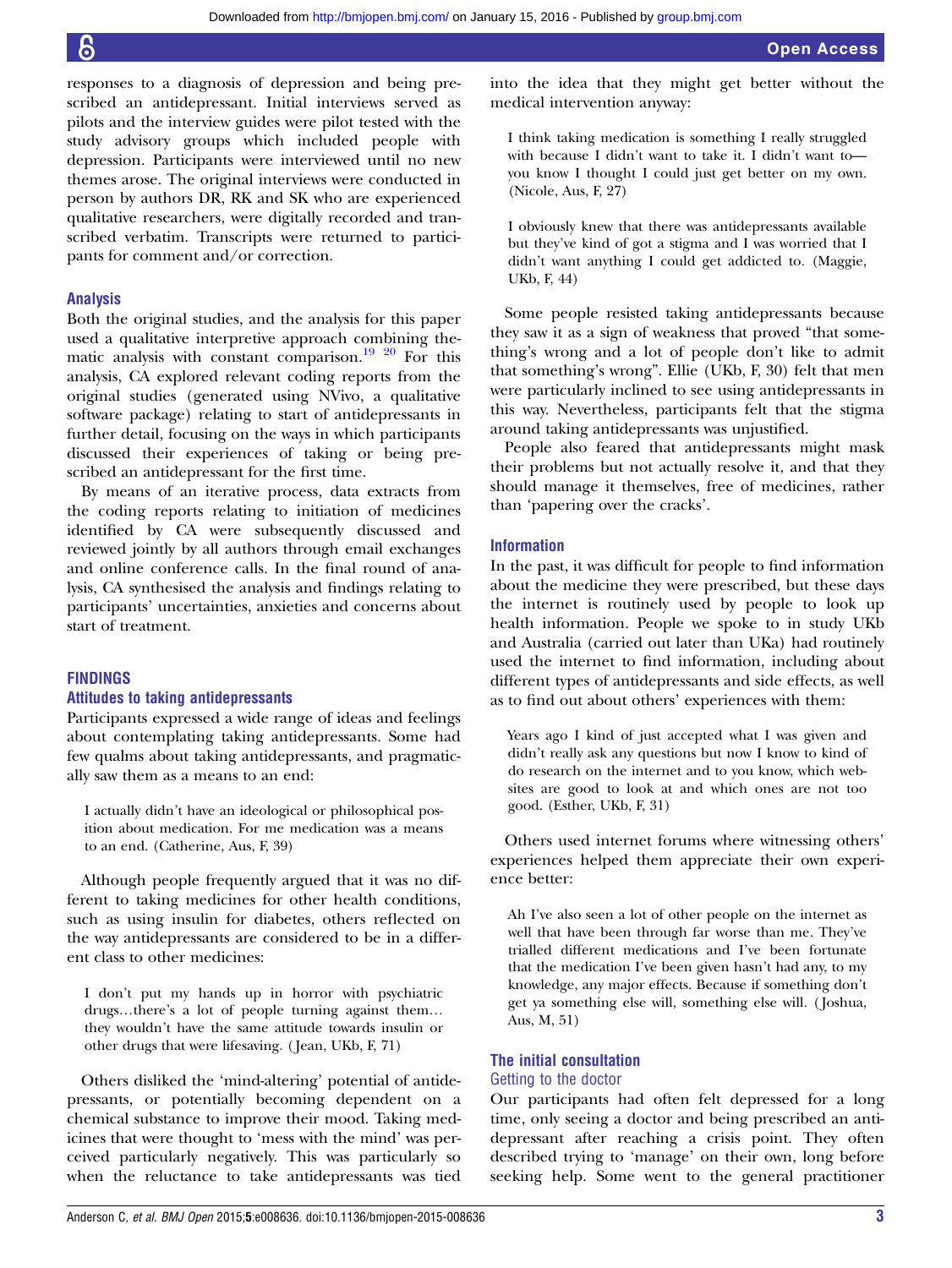#### Open Access

(GP) only after family and friends urged them to do so, others because their behaviour was obviously affecting other people. Charlotte (Aus, F, 51), for example, went to her GP when her husband was threatening to leave her. Both Scott's (Aus, M, 46) and Spencer's (UKb, M, 52) wives made them go to the doctor after they broke down at work. It can be difficult for people to recognise the signs and symptoms of depression themselves, and certainly, for our participants, there was not always awareness that treatments for their ailments existed that might help.

#### The consultation

Some people recalled very positive initial experiences of concordant consultations involving shared decisionmaking, including a good discussion about their views, fears and apprehensions and previous experiences of taking antidepressants. For these participants, being listened too and given sufficient time and information was universally recognised as positive and valuable, and key to the trust and rapport established between them and their health practitioner:

If she hadn't been able to turn my thinking around in that first appointment in the way that she did, you know, I'm not convinced I would have been motivated to take the medication. And certainly, you know, knowing now that it does take sort of four to six weeks to really start to have an effect I might have—even if I had started taking it—I may well have given up after two weeks, you know. But her, her influence was powerful enough that, you know, it changed everything about the way I was looking at the illness and subsequently at myself…So she then spent the time explaining about depression and different causes and, and then the medications and all of that. (Scott, Aus, M, 46)

These initial dialogues appear to be key to people developing a sense of agency with respect to their decision-making about taking antidepressants. If people trusted and respected their doctor and felt guided and informed, they also reported initiation of treatment as less problematic. In these instances, people more happily accepted the treatment option as suggested by their doctors, which fitted with their view of what treatment was needed.

Nevertheless, many people whom we interviewed were resistant to being prescribed antidepressants due to the strong stigma attached to them:

The first mention of medication and antidepressants. And um I don't think she'd even finished saying the word before I said 'not a chance.' I said 'do you know who you're talking to here? I'm a detective. I think—this is—you can't do that.' And there was no way I, I'd entertain um just the label of the drug. Just the term antidepressant to me was ah you just can't hack it. Um and I thought 'well that's what I think so everybody else must think that.' So I said 'nup, not a chance.' (Sean, Aus, M, 39)

While 'shared decision-making' is increasingly valued as a necessary part of clinical care in consultations with GPs, we interviewed both younger and older people who told us that this was not something they had encountered. Some older people in particular described one-way conversations which involved them simply acceding to their doctors wishes, saying they had always believed that the 'doctor knows best'. Malcolm, (UKb, M 2=72), for example, had taken an antidepressant most of his adult life on the advice of his doctors. For him, the overwhelming impact of his depressive symptoms meant that not taking the treatment was not an option.

Others raised concerns about the way that their consultations unfolded, particularly where they felt like there was a lack of discussion and negotiation. Some people believed they were completely excluded from the decision-making:

Well, yeah, on her notes I think she wrote depressed and I think she said to me, "I think you're suffering with depression and need antidepressants"…And she put me on antidepressants straight away, and on sleeping tablets as well I think. She didn't even ask me! (Belinda, UKa, F, 33)

Rosey (UKa, F, 40) described not being told the reason for her antidepressant prescription and how she had never been given an explanation of what they would do, nor the side effects.

People typically linked their experiences with antidepressants to their interactions with doctors in their consultations. Having a good relationship with a doctor was an important indicator of whether people would discuss their need for information about adverse effects. Others mentioned that being able to talk to their doctor enabled them to reflect on their difficulties, and to better understand or reframe their experiences.

People described dissatisfaction with the doctor– patient interaction in terms of lack of attention to or acknowledgment of the patient and/or issues they may be encountering or experience. Apparent dismissive reactions or preoccupation with note taking or prescription writing, and superficial or glib responses from doctors to patients were commonly described and experienced as negative and disempowering. Examples included thinking that the doctor did not communicate well or, listen to them, did not spend enough time with them, did not supply them with sufficiently up to date information, or did not behave as if the patient had expertise too:

I'm just thinking, 'My God, you know, they [doctors] don't believe me,' but that's what I felt, they just don't have time to listen [about side-effects]. (Anne, UKa, F, 39)

Even more difficult for patients was feeling that they were being coerced into taking antidepressants, or that they do not have a choice in the matter: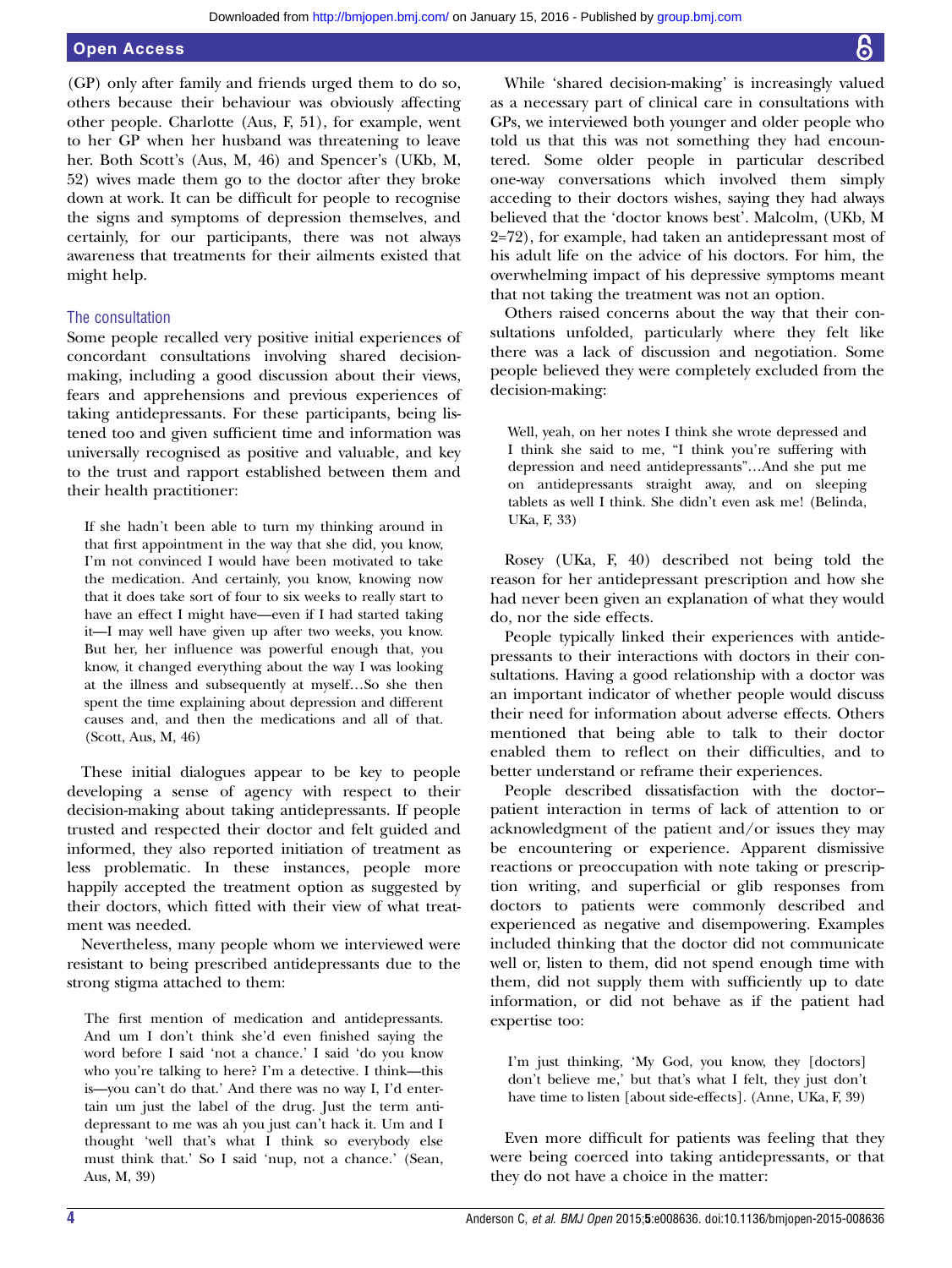This GP was particularly um insistent that I take her prescription. And I had said, 'no,' I had said 'no' about three times. In the end she said to me, 'um I don't know what's wrong with depressed people, why they always refuse to take um my prescriptions. I think depressed people like being depressed.' I felt like she'd shamed me into taking her um prescription. (Vanessa, Aus, F, 35)

Others were surprised and even frightened by some of the things doctors said about what antidepressant taking would mean for them in the future, for example, that it would take a long time to get better, or that they would be dependent on them for life.

#### Being prescribed an antidepressant

Many people were relieved to be diagnosed with depression and be prescribed an antidepressant:

Once that was done it was like such a relief because I knew what was wrong and I could see there was now a way of fixing it. I have to say my father had depression a few years ago so I knew that there was a 'fix' because he was recovered he got treatment and he got better which helped me a lot. (Spencer, UKb, M, 52)

Being offered a prescription for an antidepressant brought significant relief, as it helped people to feel that their symptoms were recognised as a legitimate illness. A sense of agency and, in turn, empowerment often accompanied the receipt of a prescription as people felt they were being proactive, acknowledging they were depressed, and beginning to 'tackle the problem':

I think the first doctor I ever saw was absolutely fantastic. You know, he noticed the signs, he asked the questions. He diagnosed me, treated me, when the treatment didn't work so well, you know, we adjusted it and got me back on track within a couple of months. (Nancy, Aus, F, 26)

There were, however, also less positive reactions. When Tony (UKb) was first prescribed an antidepressant he said he felt it signified his depression as 'official', likening it to a defeat, as though he had 'surrendered'. Seeing it written in his notes felt, 'almost like having a criminal record'. It had affected the way he felt about himself as he felt designated to a denigrated category; now he was someone who was 'mentally ill'. People said they would prefer to 'manage' without antidepressants, wanting to come off them as soon as possible, or that it was important to them for there to be 'an end in sight'. They talked about preferring to be 'in control' of their own emotions and saw antidepressants as a temporary 'crutch' to lean on rather than a permanent solution.

Sam (UKb, M, 31) had felt it was taking the 'lazy' option when he was first prescribed an antidepressant, and said it felt like avoiding responsibility for his own well-being. Others saw taking antidepressant as signifying either to themselves or others that they were a 'failure'.

Those people who had not been prescribed an antidepressant straight away appreciated the time to think about it:

I didn't really want to go on medication but I thought that I was at the point where I needed something to help me. They were very, very good in that they didn't just immediately give me a prescription. Actually, we went through the options of what kind of medication…what they do, what they're designed for. And they said that they would rather monitor my situation before letting me go onto them, which I think was very responsible of them. I did eventually, because I wasn't getting any better, did go onto antidepressants. (Patrick, UKa, M, 30)

#### Taking an antidepressant for the first time

Even after deciding to start antidepressants, actually contemplating swallowing the tablet for the first time could feel like a momentous occasion:

I Ieft them on my top shelf for ages and I just didn't want to take them because I was a bit confused as why I; he's prescribed me that after like a really short chat, just me saying I was down and maybe at the time they were handing them out left right and centre, I don't know. (George, UKb,M, 34)

Other participants wanted to find out more information before taking their first tablet. In the absence of information from their doctors:

He said go home and take these Prozac but as a person with a scientific mind as myself, I look up Prozac, I didn't take any, because so many side effect, I was so worried. I just threw it away, threw them away… (Phuong, Aus, F, 59)

Maggie (UKb, F, 44) got her prescription dispensed but took time to read through the information leaflet before deciding whether or not to take the first dose. She worried that the antidepressant might make her feel 'fluffy' or 'out of control':

Hilary (UKb, F, 28) spent a full week wondering whether to take the antidepressant and had second thoughts after reading an article online. She saw the GP for a second chat before deciding whether to take it. Others felt less autonomy in their encounter with health professionals:

I thought if I can be seen to be compliant to treatment it would make me less likely to be sectioned. (Tony, UKb, M, 34)

Our findings indicate that people can also feel unsure about what to expect once they take the antidepressant, and that it can be difficult to make decisions and think things through when very ill with depression:

Obviously the medication does what the, what the medication does but if, if she, I went home and I was, I read the thing and I was very scared too, and I took a tablet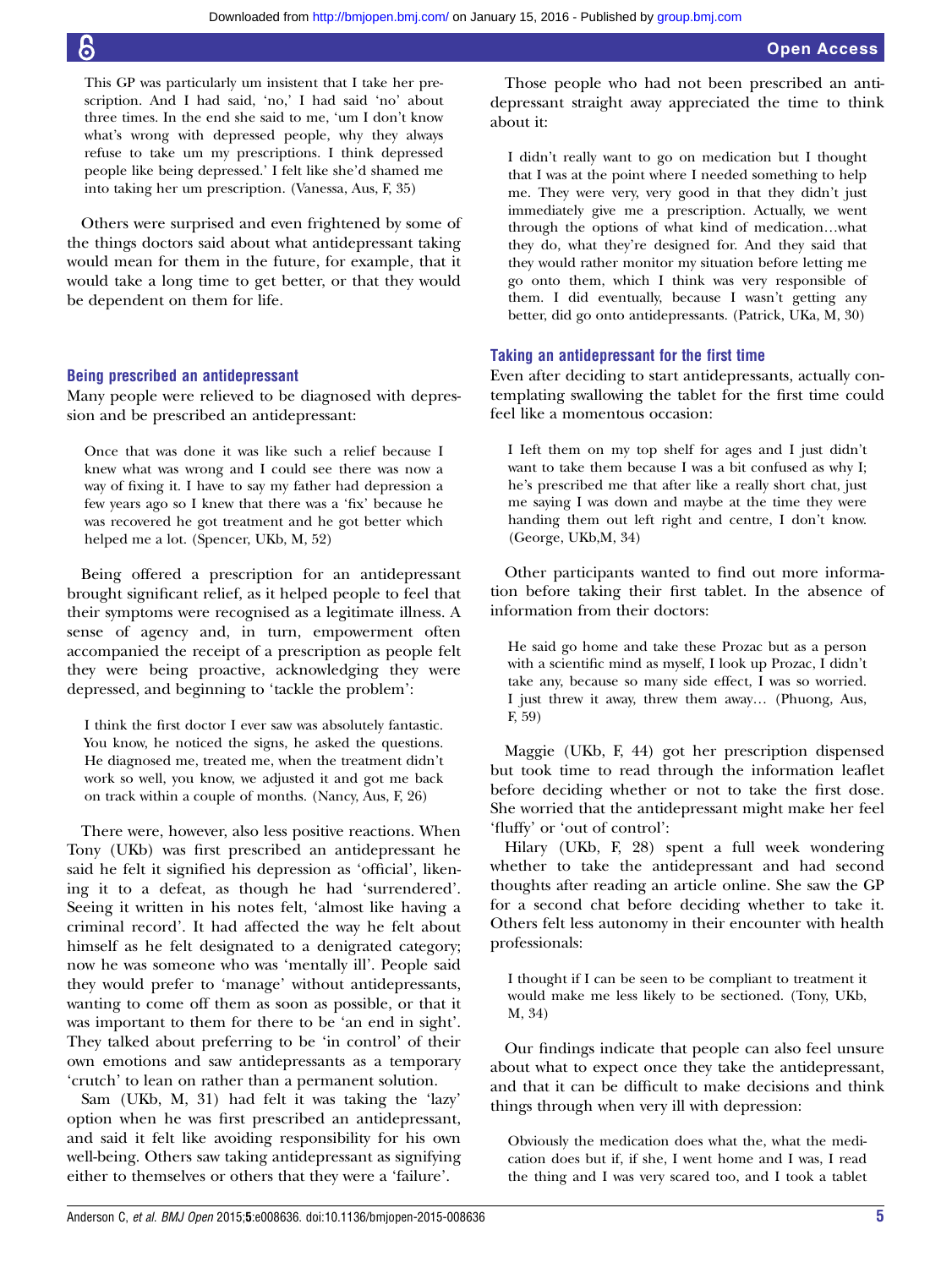after—not straight away, a few weeks. I took a tablet, I took a tablet and it sort of made me so sick I retched the whole night in the toilet, just retching, and it made me feel like I almost died… (Phuong, Aus, F, 59)

People were uncertain about how long it would take for the antidepressant to take effect, the extent to which it might help, and about what to expect in the first few weeks. They were concerned that it could make them feel worse rather than better, and fretted over how long they would need to take an antidepressant for. Others did feel a lot worse, at least at first, and often took the antidepressants for 'a little bit' and then stopped:

And so I started taking the medicine, um and it was amazing. In, within two hours I could feel different. I felt, well, like there were side effects…there was my jaw would shake, and I would feel really sick, but within two hours I felt calm; that sort of anxiety wasn't there so much. I felt calm and tired, too tired. I slept for, you know, like 12 hours straight and then I had to go work. It was very difficult to go to work. (Laura, Aus, F, 55)

Others felt they benefitted in time, if not immediately:

One of the, one of the most striking things that struck me the first time I took antidepressants…is all of a sudden you realise how much colour is, there is in the world. But I think when I was depressed my, my perception of colour had diminished. (Craig, UKa, M 33)

Others variously described how they felt as spaced out, controlled, drunk, completely flattened and numb, although not depressed any more:

The first week of it I felt I'd been hit over the head with a sledgehammer. I found it really hard to have my bearings and, and ah cope. It was just the most bizarre feeling but I hung in there and after about ten days it, that got better. (Edith, Aus, F, 55)

For some just the fact that they were taking the antidepressant and doing something about their depression helped:

Straight away when you start taking it you feel great because somebody understands, somebody has listened to what's wrong with you because you're in this bubble the only way I can describe it is a bubble, the whole world is going on around you and nobody seems to understand you assume that nobody…it just takes a lot of weight lifted off your shoulders that you're starting medication and that you're starting on the road to get better… (Ellie, UKb, F, 30)

#### DISCUSSION AND IMPLICATIONS

The data from 108 interviews in both UK and Australia demonstrate the issues that people have when they are considering taking and starting to take antidepressants and provide some guidance for health professionals about how people feel and how to approach

consultations with them. The issues were similar across the data sets and there were no apparent differences between men and women's experiences nor between ethnic or cultural groups across the two countries. It was not the intention of the analysis to compare countries or time periods, as treatment for depression has not changed substantially over the past decades since the introduction of selective serotonin reuptake inhibitors  $(SSRIs),<sup>21</sup>$  nor are there notable differences between treatments in the UK and Australia. Participants were not asked specifically in interviews to comment at length on the complex issues surrounding the start of antidepressants. Thus, many such references to start were offered up spontaneously. While each study was found to be informative on the topic, no one study covered these issues thoroughly. However, combined in an analysis, it was found that the nuance of the analysis was increased substantially.

Many of these findings are similar to what have been reported elsewhere although those studies were derived from studies of adherence and compliance.<sup>14–16</sup> Although, medical encounters are only part of what influences antidepressant use. Once people have actually sought help from the GP, what happened at the initial consultation was critical for participants in their decisions to subsequently take their antidepressant or not. It is important that doctors take into account people's beliefs about medicines in general and medicines for treating mental health issues in particular.<sup>2</sup> <sup>22</sup> <sup>23</sup> When doctors took patients' beliefs and concerns about medicines into account, participants in our sample were much happier with their consultation and prescription.<sup>23</sup> <sup>24</sup>

Some people may have no qualms at all about taking antidepressants and clearly perceive them as being no different to other medicines. But even so, they may still experience effects like feeling spaced out, numb and so on difficult to accept because they impact on their persona.25 Others struggle with the idea of taking antidepressants because they think that they can or should get better on their own. This is often compounded by the well-documented added burden of stigma and fear of dependency that antidepressants bring.  $9\frac{9}{15}$  25

Being offered a prescription for an antidepressant tells people that their symptoms are recognised by their GPs as an illness. It can be a relief to know that it might help the person feel better and give them hope for the future.<sup>24</sup> Sometimes just being given a prescription can help people feel more positive knowing that they are being proactive, acknowledging they are depressed, and beginning to 'tackle the problem'. For other people, it is hard to reconcile a pharmacological treatment with their understanding of personal and social problems, and even questioning of the depression diagnosis. Regardless, taking antidepressants for the first time can be a particularly anxiety provoking time, and people may reject the medicines at this time, particularly if they feel unsupported.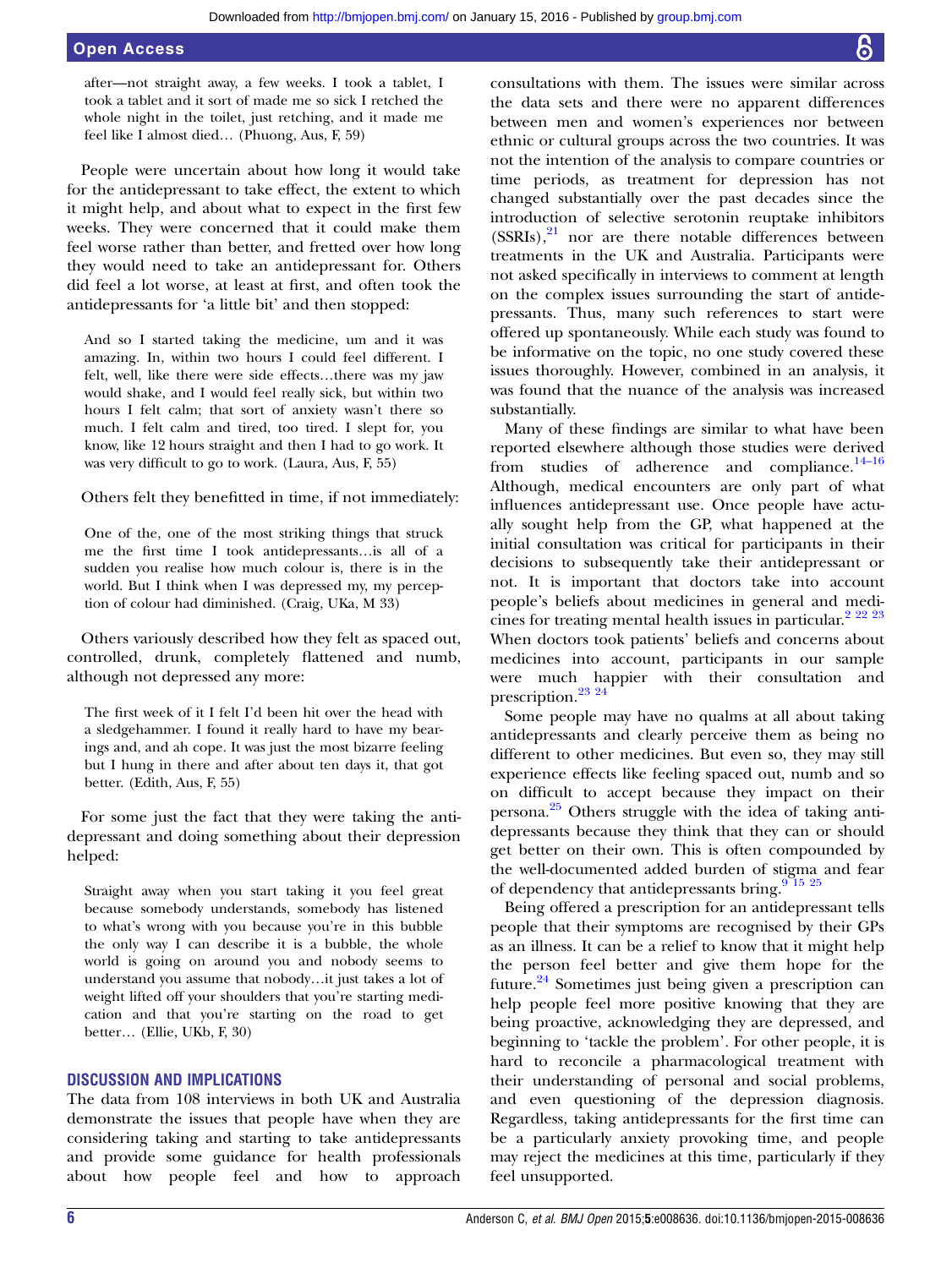Side effects, especially on start of therapy, are another major barrier that people need support with and information about.3 26 Our data suggest that people do want to know what to expect before they started taking an antidepressant. They felt reassured when they were provided with information and told that they can try different types of antidepressants if side effects were intolerable. Some participants wondered whether doctors were reluctant to give their patients too much information about side effects to avoid alarming them. If people do not realise or anticipate (or this was not explained to them by their GPs) that it can take a while to adjust to an antidepressant they may not recognise new symptoms as side effects of their medicine. Most people read the patient information leaflet, many finding it confusing, and often frightening given the list of possible side effects. Most people in the data set used the internet as a source of information about particular antidepressants, and what they found both in website sand on discussion forums influenced their subsequent decision-making. Conflicting congeries of information found online may be bewildering and health professionals could help by directing people to credible websites.

Studies have shown that around 40% of patients who start treatment with antidepressants fill only a single prescription at the pharmacy, apparently not accepting treatment and, as with other new medicines $27$  stop taking them after 2 weeks. $28-31$  Our data clearly show that once people have got their antidepressants from the pharmacy they often struggle with actually taking the first dose. Importantly, there was a significant silence in the narratives around experiences at pharmacies, with little mention of support when first or subsequent prescriptions were dispensed. Antidepressants would be a valuable additional group of medicines to add to the new medicines service that provides pharmacist support for prescription of a new medicine.<sup>32</sup>

Paramount in our data is the importance that people attach to being listened to, to have time spent with them considering the issues involved, and being treated as an individual. They wanted to be involved in decisions about their treatment and to understand the evidence for it. Having a good relationship with their doctor, which included being good communication, meant that they were more willing to trust the advice that was being given. Typically they wanted the opportunity to see the same person each time, so that their 'story' was familiar to the doctor. Some people were amazed at the speed with which they were diagnosed with depression and offered a prescription for antidepressants. Those who were given more time to consider whether or not to take them were much more satisfied. People also valued being given realistic expectations about side effects and being told that they do not work straight away. Doctors in Maxwell's study<sup>25</sup> found it hard to manage depression solely using a chronic disease model and were worried about medicalising problems of everyday living while

offering antidepressants was the single thing that they could do for the women.

For those responsible for the primary care of people experiencing depression, this approach to patient care is considered apposite in facilitating shared decisionmaking as opposed to more paternalistic approaches.<sup>33</sup> As Greenhalgh et  $a^{34}$  explain, importantly, "real shared decision-making is not the same as taking the patient through a series of if-then decision options. Rather, it involves finding out what matters to the patient—what is at stake for them—and making judicious use of professional knowledge and status (to what extent, and in what ways, does this person want to be 'empowered'?) and introducing research evidence in a way that informs a dialogue about what best to do, how, and why." This tailored treatment to individual context and needs is consistent with research that has shown that people have a range of different responses both to diagnosis, treatment options and explanations thereof, and involvement in shared decision-making.<sup>34</sup> <sup>35</sup> For example, Fullagar and  $O'Brien^{36}$  and Dummit<sup>37</sup> found that neurochemical explanations of depression often offer comfort and reassurance to women experiencing emotional distress, and safeguard their access to medical care. In contrast, Givens *et al*<sup>88</sup> found that older people were resistant to both antidepressants and depression as a diagnosis because of its status as a medical illness.

The value of the shift from paternalism to shared decision-making tailored to individual needs has been well documented.<sup>33 39-41</sup> However, as Fosgerau and Davidsen<sup>42</sup> observe, "an essential question remains as to whether the requirements for shared decision making are actually met in clinical encounters." This is significant because health professionals are likely to encounter a patient population with a wide range of experiences of taking antidepressants that are often contingent on their interaction with health professionals and the relational process of decisionmaking at the time of prescribing. $4\overline{3}$  Indeed, as for many participants in our study, Fosgerau and Davidsen<sup>42</sup> found that shared decision-making did not take place because doctors did not explore patients' perspectives in depth or take their perspectives into consideration.

The concept of shared decision-making and privileging of patient-centered care are perhaps especially important given that antidepressants are notoriously difficult for people to take. $28-31$  44 The people whom we interviewed expressed strong views about the need to be able to make informed decisions about their diagnoses and medicines prior to starting treatment. If people's initial consultation experience was experienced as positive and they viewed antidepressants as essential to getting better they gladly accepted treatment options as suggested by their doctors. These people considered medicines as an important means through which they could gain a sense of having a 'normal life'. For some their first experience with medicines was unpleasant. Others were left still feeling concerned about whether they actually needed to take medicines.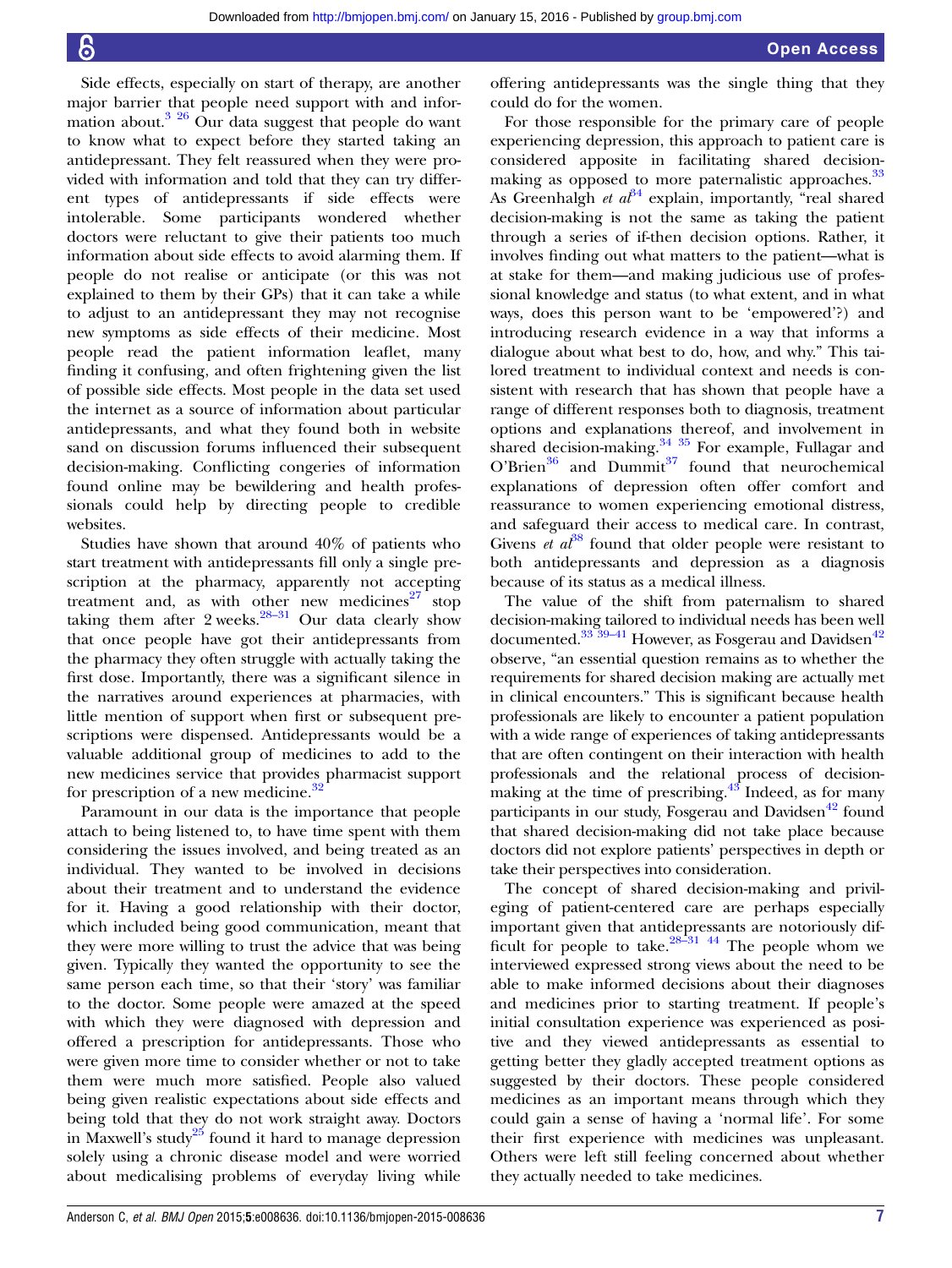#### **Limitations**

While our study contributes important information it must be considered in the light of a number of study limitations. Only people willing to talk about their depression or taking antidepressants were interviewed and many of the participants regarded themselves as being in 'recovery', and so were doing relatively well. While the study does not claim numerical representation (this is not the purpose of maximum variation sampling), our sample reveals a wide range of experience and complexities about experiences of taking antidepressants in the UK and Australia. Full details about individual's prescribed medicines in this study were not available as they were not originally collected.

#### **CONCLUSION**

This paper is the first to explore in depth the existential concerns of starting antidepressant use using multicountry data across two decades. There were no notable differences between the two data sets from the UK and the Australian data set, save for greater use of internet in the later studies. People need to feel supported by health professionals when they start taking antidepressants. Health professionals may be able to use these findings to better understand patients' potential concerns about starting antidepressants. Given the difficulties encountered at initiation of antidepressant therapy, healthcare professionals need to consider how they structure their consultations and about the information that they provide. These insights are key to providing appropriate support for people starting antidepressants.

#### Twitter Follow Claire Anderson at [@clairewynn](http://twitter.com/clairewynn)

Acknowledgements The authors would like to sincerely thank the participants who shared with their intimate stories so generously. They would like to thank Lorraine Smith for assisting with the interviewing in Australia.

Contributors All authors developed the study concept and design. SK, DR, CT and RK collected the original data. CA explored relevant coding reports from the original studies coding reports relating to initiation of medicines identified by CA, were subsequently discussed and reviewed jointly by all authors through email exchanges and online conference calls. In the final round of analysis, CA synthesised the analysis and findings. CA drafted the manuscript. All authors critically revised and approved the manuscript. CA is the guarantor.

Funding Study UKa was funded by Mental Health Task Force. Study UKb was funded by National Institute for Health Research, School for Primary Care Research. The Australian study was funded by Australian Research Council (ARC) under the Linkage project scheme (LP0990229). All researchers are independent of the funders.

Disclaimer The views expressed are those of the author(s) and not necessarily those of the NHS, the NIHR or the Department of Health.

Competing interests None declared.

Ethics approval NHS and Monash University.

Provenance and peer review Not commissioned; externally peer reviewed.

Data sharing statement No additional data are available.

**Open Access** This is an Open Access article distributed in accordance with the Creative Commons Attribution Non Commercial (CC BY-NC 4.0) license, which permits others to distribute, remix, adapt, build upon this work noncommercially, and license their derivative works on different terms, provided the original work is properly cited and the use is non-commercial. See: [http://](http://creativecommons.org/licenses/by-nc/4.0/) [creativecommons.org/licenses/by-nc/4.0/](http://creativecommons.org/licenses/by-nc/4.0/)

#### **REFERENCES**

- 1. Garfield S, Smith F, Francis SA. The paradoxical role of antidepressant medication—returning to normal functioning while losing the sense of being normal. [J Ment Health](http://dx.doi.org/10.1080/09638230310001603582) 2003; 12:521–35.
- 2. Dolovich L, Nair K, Sellors C, et al. Do patients' expectations influence their use of medications? Can Fam Physician 2008;54:384–93.
- Demyttenaere K, Albert A, Mesters P, et al. What happens with adverse events during 6 months of treatment with selective serotonin reuptake inhibitors? [J Clin Psychiatry](http://dx.doi.org/10.4088/JCP.v66n0708) 2005;66:859-63.
- 4. van Geffen ECG, Hermsen JHCM, Heerdink ER, et al. The decision to continue or discontinue treatment: experiences and beliefs of users of selective serotonin-reuptake inhibitors in the initial months a qualitative study. [Res Social Adm Pharm](http://dx.doi.org/10.1016/j.sapharm.2010.04.001) 2011;7:134–50.
- 5. Byrne N, Regan C, Livingston G. Adherence to treatment in mood disorders. [Curr Opin Psychiatry](http://dx.doi.org/10.1097/01.yco.0000191501.54034.7c) 2006;19:44-9.
- 6. Hansen HV, Kessing LV. Adherence to antidepressant treatment. [Expert Rev Neurother](http://dx.doi.org/10.1586/14737175.7.1.57) 2007;7:57–62.
- 7. Campbell R, Pound P, Pope C, et al. Evaluating meta-ethnography: a synthesis of qualitative research on lay experience of diabetes and diabetes care. [Soc Sci Med](http://dx.doi.org/10.1016/S0277-9536(02)00064-3) 2003;56:671-84.
- 8. Pound P, Britten N, Morgan M, et al. Resisting medicines: a synthesis of qualitative studies of medicine taking. [Soc Sci Med](http://dx.doi.org/10.1016/j.socscimed.2004.11.063) 2005;61:133–55.
- 9. Stevenson F, Knudsen P. Discourses of agency and the search for the authentic self: the case of mood-modifying medicines. [Soc Sci](http://dx.doi.org/10.1016/j.socscimed.2007.07.005) [Med](http://dx.doi.org/10.1016/j.socscimed.2007.07.005) 2008;66:170–81.
- 10. Kokanovic R, Bendelow G, Philip B. Depression: the ambivalence of diagnosis. [Sociol Health Illn](http://dx.doi.org/10.1111/j.1467-9566.2012.01486.x) 2013;35:377-90.
- 11. Cox K, Britten N, Hooper R, et al. Patients' involvement in decisions about medicines: GPs' perceptions of their preferences. Br J Gen Pract 2007;57:777–84.
- 12. Kokanovic R, May C, Dowrick C, et al. Negotiating distress between East Timorese and Vietnamese migrants in Melbourne and their family doctors. [Sociol Health Illn](http://dx.doi.org/10.1111/j.1467-9566.2009.01228.x) 2010;32:511-27.
- 13. Malpass A, Shaw A, Sharp D, et al. 'Medication career' or 'moral career'? The two sides of managing antidepressants: a metaethnography of patients' experience of antidepressants. [Soc Sci](http://dx.doi.org/10.1016/j.socscimed.2008.09.068) [Med](http://dx.doi.org/10.1016/j.socscimed.2008.09.068) 2009;68:154–68.
- 14. Buus N, Johannessen H, Stage KB. Explanatory models of depression and treatment adherence to antidepressant medication: a qualitative interview study. [Int J Nurs Stud](http://dx.doi.org/10.1016/j.ijnurstu.2012.04.012) 2012;49:1220-9.
- 15. Buus N. Adherence to anti-depressant medication: a medicine-taking career. [Soc Sci Med](http://dx.doi.org/10.1016/j.socscimed.2014.11.010) 2014;123:105-13.
- 16. Leydon GM, Rodgers L, Kendrick T. A qualitative study of patient views on discontinuing long-term selective serotonin reuptake inhibitors. [Fam Pract](http://dx.doi.org/10.1093/fampra/cmm069) 2007;24:570-5.
- 17. Ziebland S, Hunt K. Using secondary analysis of qualitative data of patient experiences of health care to inform health services research and policy. [J Health Serv Res Policy](http://dx.doi.org/10.1177/1355819614524187) 2014;19:177–82.
- 18. Coyne I. Sampling in qualitative research. Purposeful and theoretical sampling; merging or clear boundaries? [J Adv Nurs](http://dx.doi.org/10.1046/j.1365-2648.1997.t01-25-00999.x) 1997;26:623-30.
- 19. Silverman D. Interpreting qualitative data: methods for analysing talk, text and interaction. Sage, 2001.
- 20. Spencer L, Ritchie J, O'Connor W. Analysis, practices, principles, processes. In: Ritich J, Lewis J, eds. Qualitative research practice: a guide for social science students and researchers. Sage, 2007.
- 21. Priebe S, Burns T, Craig TKJ. The future of academic psychiatry may be social. [Br J Psychiatry](http://dx.doi.org/10.1192/bjp.bp.112.116905) 2013;202:319-20.
- 22. National Institute for Health and Clinical Excellence. Depression: the treatment and management of depression in adults. NICE, 2009. [http://www.nice.org.uk/guidance/cg90/resources/](http://www.nice.org.uk/guidance/cg90/resources/guidance-depression-in-adults-pdf) [guidance-depression-in-adults-pdf](http://www.nice.org.uk/guidance/cg90/resources/guidance-depression-in-adults-pdf)
- 23. Stevenson FA, Cox K, Britten NM, et al. A systematic review of the research on communication between patients and health care professionals about medicines: the consequences for concordance. [Health Expect](http://dx.doi.org/10.1111/j.1369-7625.2004.00281.x) 2004;7:235–45.
- 24. Kokanovic R, Philip B. Emotional talk: depression, diagnosis and disclosure. In: Davis M, Manderson L, eds. Disclosure in health and illness. Routledge, 2014:56–71.
- 25. Maxwell M. The influence of social and moral reasoning on patients' and doctors' decisions. Women's and doctors' accounts of their experiences of depression in primary care. Chronic IIIn 2005;1:61-71.
- 26. van Geffen EC, Gardarsdottir H, van Hulten R, et al. Initiation of antidepressant therapy do patients follow the GPs prescription. [Br J Gen Pract](http://dx.doi.org/10.3399/bjgp09X395067) 2009;59:81–7.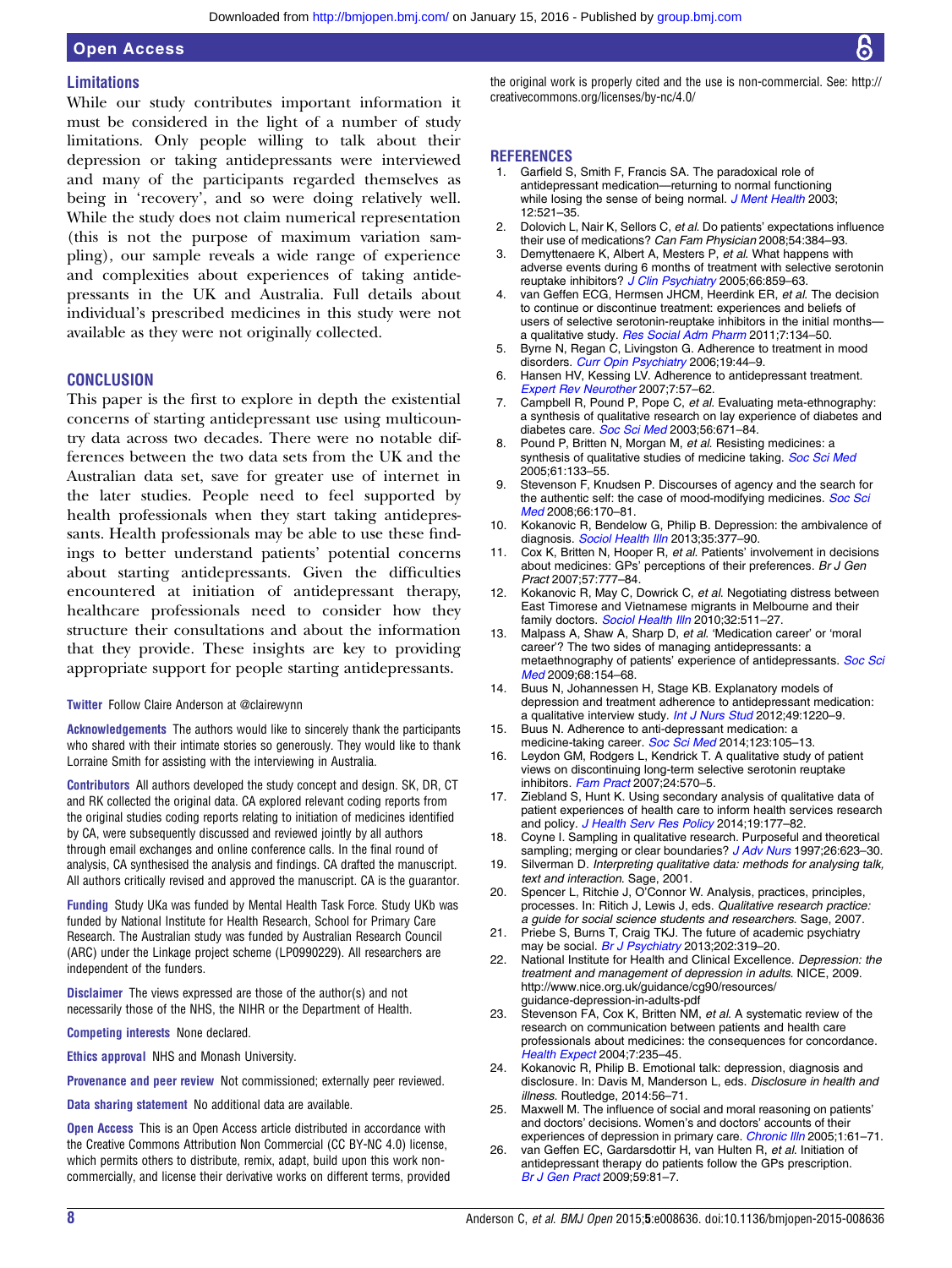### 6

- 27. Barber N, Parsons J, Clifford S, et al. Patients' problems with new medication for chronic conditions. [Qual Saf Health Care](http://dx.doi.org/10.1136/qhc.13.3.172) 2004;13:172–5.
- 28. McGettigan P, Kelly A, Carvahlo M, et al. Anti-depressants in primary care: analysis of treatment discontinuations. [Pharmacoepidemiol Drug Saf](http://dx.doi.org/10.1002/1099-1557(200011)9:6<521::AID-PDS525>3.0.CO;2-K) 2000;9:521–8.
- 29. Maddox J, Levi M, Thompson C. The compliance with antidepressants in general practice. [J Psychopharmacol \(Oxford\)](http://dx.doi.org/10.1177/026988119400800108) 1994;8:48–53.
- 30. Meijer WEE, Heerdink ER, Leufkens HMG, et al. Incidence and determinants of long-term use of antidepressants. [Eur J Clin](http://dx.doi.org/10.1007/s00228-004-0726-3) [Pharmacol](http://dx.doi.org/10.1007/s00228-004-0726-3) 2004;60:57–61.
- 31. van Geffen EC, van Hulten R, Bouvy ML, et al. Characteristics and reasons associated with non acceptance of SSRI treatment. [Ann](http://dx.doi.org/10.1345/aph.1K516) [Pharmacother](http://dx.doi.org/10.1345/aph.1K516) 2008;42:218–25.
- 32. Elliott R, Boyd M, Waring J, et al. Understanding and appraising the new medicines service in the NHS in England. [http://www.](http://www.nottingham.ac.uk/~pazmjb/nms/downloads/report/files/assets/basic-html/index.html#1) [nottingham.ac.uk/~pazmjb/nms/downloads/report/files/assets/](http://www.nottingham.ac.uk/~pazmjb/nms/downloads/report/files/assets/basic-html/index.html#1) [basic-html/index.html#1](http://www.nottingham.ac.uk/~pazmjb/nms/downloads/report/files/assets/basic-html/index.html#1)
- 33. Stevenson FA, Barry CA, Britten N, et al. Doctor-patient communication about drugs: the evidence for shared decision making. [Soc Sci Med](http://dx.doi.org/10.1016/S0277-9536(99)00376-7) 2000;50:829-40.
- 34. Greenhalgh T, Howick J, Maskrey N. Evidence based medicine: a movement in crisis? **[BMJ](http://dx.doi.org/10.1136/bmj.g3725)** 2014:348:q3725.
- 35. Garfield S, Francis SA, Smith FJ. Building concordant relationships with patients starting antidepressant medication. [Patient Educ Couns](http://dx.doi.org/10.1016/j.pec.2003.09.011) 2004;55:241–6.
- 36. Fullagar S, O'Brien W. Immobility, battles and the journey of feeling alive: women's metaphors of self-transformation through depression and recovery. [Qual Health Res](http://dx.doi.org/10.1177/1049732312443738) 2012;2:1063-72.
- 37. Dummit J. The depsychiatrisation of mental illness. [J Public Ment](http://dx.doi.org/10.1108/17465729200500019) [Health](http://dx.doi.org/10.1108/17465729200500019) 2005;4:8-13.
- 38. Givens JL, Datto CJ, Ruckdeschel K, et al. Older patients' aversion to antidepressants. A qualitative study. [J Gen Intern Med](http://dx.doi.org/10.1111/j.1525-1497.2005.00296.x) 2006;21:146–51.
- 39. Johnston BJ. The role of patient experience and its influence on adherence to antidepressant treatment. [J Psychosoc Nurs Ment](http://dx.doi.org/10.3928/02793695-20130930-04) [Health Serv](http://dx.doi.org/10.3928/02793695-20130930-04) 2013;51:29–37.
- 40. Swanson KA, Bastani R, Rubenstein LV, et al. Effect of mental health care and shared decision making on patient satisfaction in a community sample of patients with depression. [Med Care Res Rev](http://dx.doi.org/10.1177/1077558707299479) 2007;64:416–30.
- 41. Charles C, Gafni A, Whelan T. Decision-making in the physician– patient encounter: revisiting the shared treatment decision making model. [Soc Sci Med](http://dx.doi.org/10.1016/S0277-9536(99)00145-8) 1999;49:651-61.
- 42. Fosgerau CF, Davidsen A. Patients' perspectives on antidepressant treatment in consultations with physicians. [Qual Heal Res](http://dx.doi.org/10.1177/1049732314528813) 2014;24:641–53.
- 43. Johnston O, Kumar S, Kendall K, et al. Qualitative study of depression management in primary care: GP and patient goals, and the value of listening. [Br J Gen Pract](http://dx.doi.org/10.3399/096016407782318026) 2007:57:872-9.
- 44. Sansone RA, Sansone LA. Antidepressant adherence are patients taking their medications? Innov Clin Neurosci 2012;9:  $41 - 6$ .